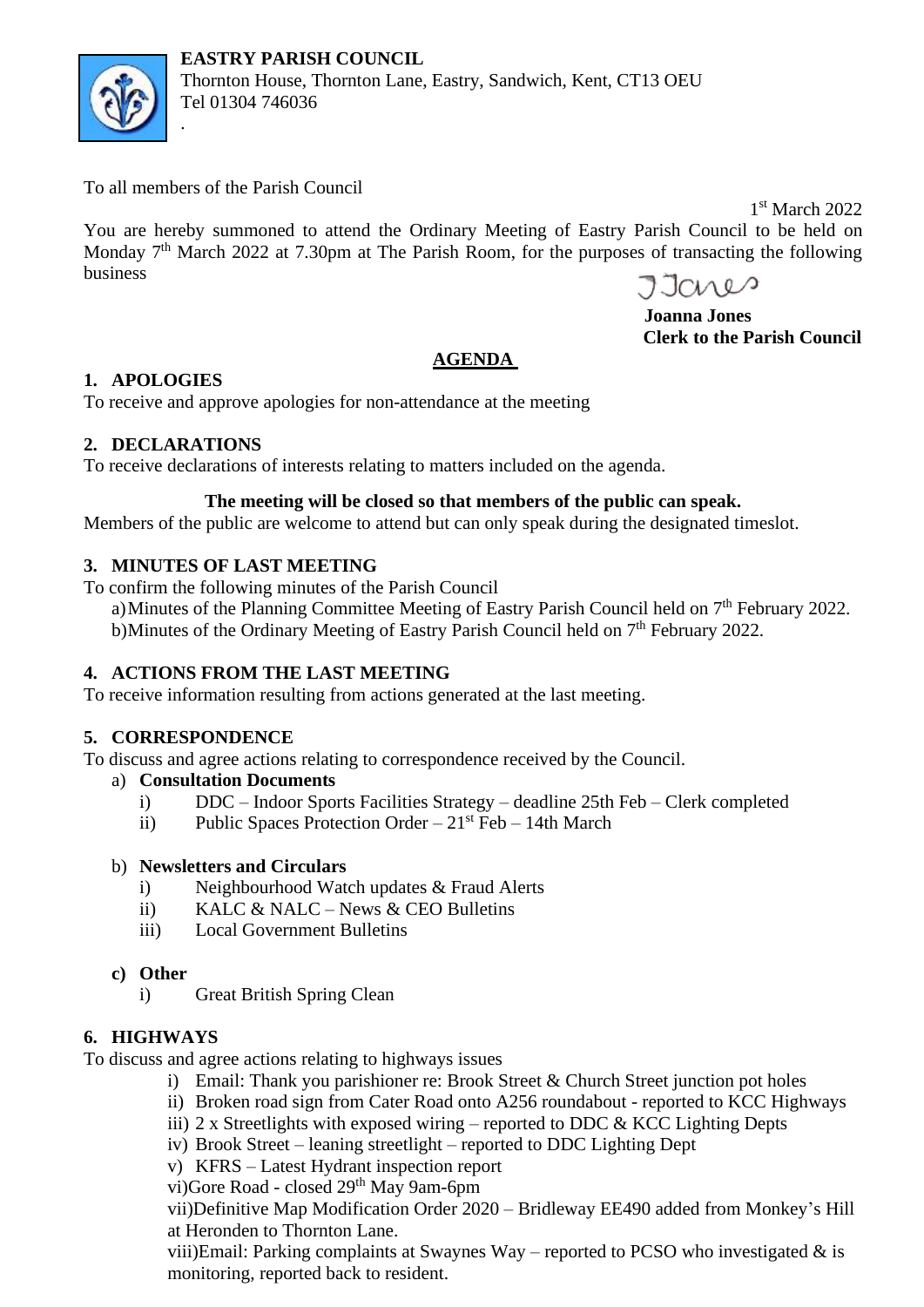ix)Email: Speeding in village – Clerk responded

### **7. FINANCE**

To discuss financial matters affecting the council. i)Zurich Insurance Renewal – Long Term Agreement

### **8. PAYMENTS**

To resolve the approval of payments presented at this meeting

### **9. FORTHCOMING EVENTS**

To discuss and agree actions relating to events

**a) Council Events** i)Coffee Morning ii)Queen's Platinum Jubilee Beacons 2<sup>nd</sup> June iii)Beating The Bounds iv)Annual Parish Meeting – Tues  $31<sup>st</sup>$  May

### **b) Outside Events**

- i) KALC Training Events All About The AGAR Clerk's Course  $30<sup>th</sup>$  March, £50
- ii) Dover Prevent Community Roundtable  $31<sup>st</sup>$  March 6-8.30pm
- iii) DDC Housing Community Led Housing Forum  $24<sup>th</sup>$  Feb 6.30pm
- iv) DDC Housing Shared Ownership  $3<sup>rd</sup>$  March 3.30-7.30pm Sandwich Guildhall
- v) Online Policing Event Work together to make communities safer-  $30<sup>th</sup>$  March 12-1.15pm

### **10. POND AND PARADE**

To discuss matters relating to the Pond, Parade and area behind the bus shelter.

**a)**

### **11. ALLOTMENTS**

To discuss matters raised about the Allotments a)

### **12. LEISURE FIELDS**

To discuss matters relating to the Councils leisure fields and amenities, to receive correspondence relating to leisure fields.

### **a) Gun Park**

i)Teen Shelter – amended quotation

ii)Veolia driving across Gun Park – Reported to Manager

### **b) Play Area Improvements**

i) Refurbishment of existing equipment

ii)Quotes for new equipment

### **13. CHURCHYARD AND CEMETERY**

To discuss and agree action on matters relating to land controlled by the Council in and around Church Street.

### **a) Churchyard & Cemetery**

i)Cemetery extension

### **b)Recreation Ground**

i)Tree works – awaiting planning permission

### **c)Bowling Green & Parish Room**

 i)New Parish Room ii) Quotations for remedial electrical work iii)ACRE – Community Hall Covid Guidance